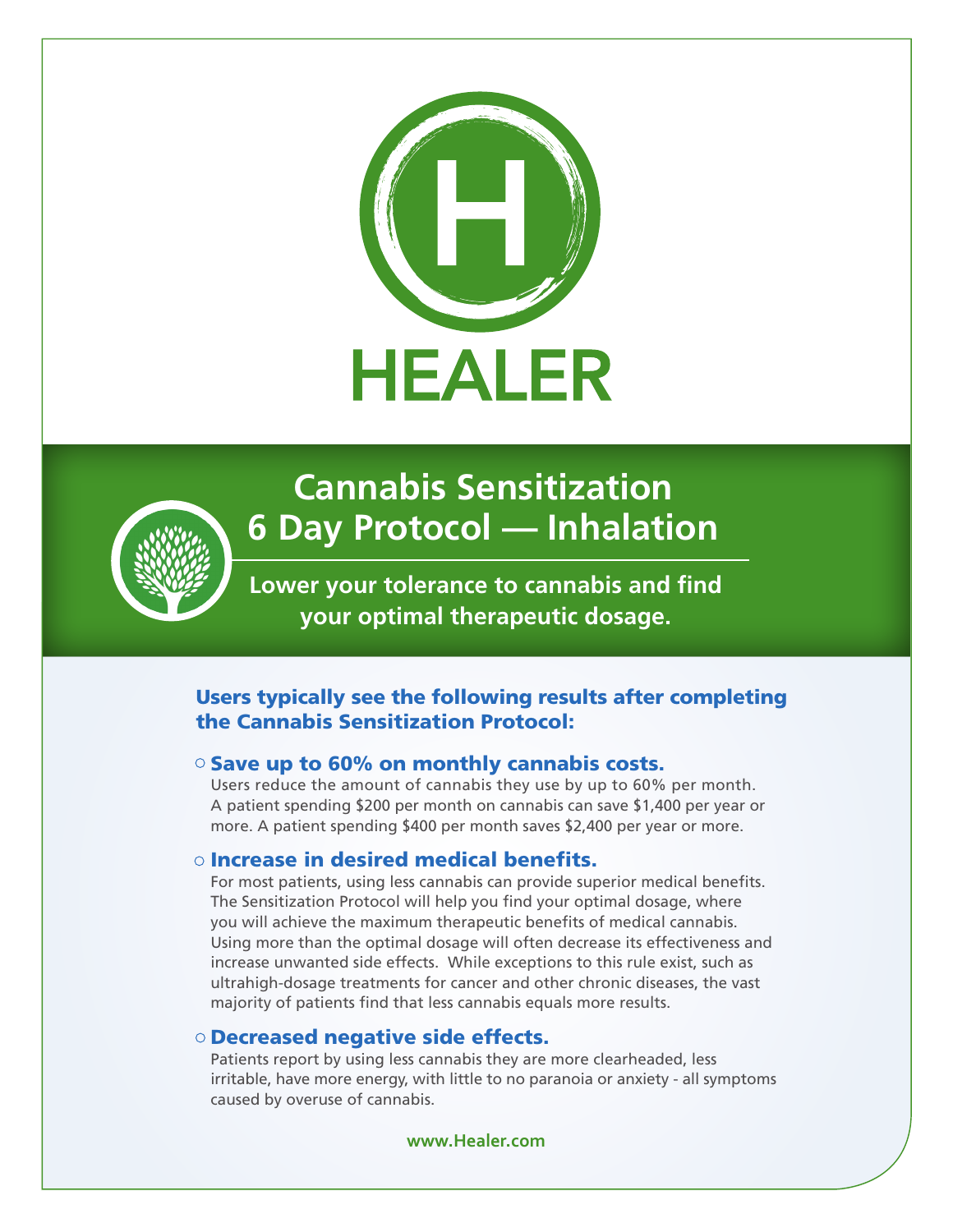## **Why this program works:**

Most people only know how to increase the benefits of cannabis by using more. Unfortunately, this is not a sustainable solution because with increased dosage, tolerance to cannabis quickly develops. Many of the benefits of cannabis diminish with increased dosage, and abruptly high doses can actually worsen the symptoms one might be trying to alleviate.

On the other hand, most cannabis users have already experienced the opposite of tolerance-building, known as sensitization. More than half of the cannabis users I've interviewed report they experienced minimal or no response to cannabis the first time they tried it. Most people feel stronger effects on the second or third trial, indicating that their system has increased its sensitivity following the initial exposure.

Animal research gives us clues to understand this sensitization effect: THC can trigger production of more cannabinoid receptors<sup>1</sup>, increase the sensitivity of existing cannabinoid receptors<sup>2</sup>, and increase the production of the body's own endocannabinoids<sup>3</sup>, at certain doses. On the other hand, high doses of THC have been shown to have the opposite effect, decreasing the number of available cannabinoid receptors.<sup>4</sup>

More recently, brain imaging research has proven that people who develop tolerance to cannabis can rapidly improve their loss of cannabinoid receptor availability under the right circumstances.<sup>5</sup>

By following this protocol you'll learn how to take control of your endocannabinoid system and increase the benefits of cannabis by reversing your tolerance and increasing your sensitivity to cannabis. Using the correct dose is the single most important factor in having a successful and therapeutic relationship with cannabis. We all have a unique internal chemistry, and the endocannabinoid system is very complex, so different dosages will be best for different people. The Cannabis Sensitization Protocol will help you to find your optimal therapeutic dosage. People who use their optimal dose of cannabis can avoid building tolerance and retain the therapeutic effects for years or decades.

By following this protocol, you can improve the tone of your endocannabinoid system, an integral component of our capacity to adapt to stress, heal from illness, and restore balance at a cellular level. Not only will you achieve better results with cannabis, you will also enhance your capacity for self-healing.

In addition to optimizing your sensitivity to cannabis, this program will empower you to develop simple and incredibly effective ways to improve your health and augment the power of cannabis. The Inner Inventory is a selfawareness tool that can be used to better integrate one's mind and body, assess the benefits of other therapeutic activities, and take control of the neuroplastic forces unlocked by cannabis. We include powerful and enjoyable exercises and specific foods, such as omega3 fatty acids and dark chocolate which have also been shown to enhance the endocannabinoid system.<sup>6,7</sup>

1 Cichewicz, Diana L., Victoria L. Haller, and Sandra P. Welch. "Changes in opioid and cannabinoid receptor protein following shortterm combination treatment with 9tetrahydrocannabinol and morphine." *Journal of Pharmacology and Experimental Therapeutics* 297.1 (2001): 121127.

<sup>2</sup>Oviedo, Angelica, John Glowa, and Miles Herkenham. "Chronic cannabinoid administration alters cannabinoid receptor binding in rat brain: a quantitative autoradiographic study." *Brain research* 616.1 (1993): 293302.

3 Burstein, Sumner H., and Sheila A. Hunter. "Stimulation of anandamide biosynthesis in N18TG2 neuroblastoma cells by δ9tetrahydrocannabinol." *Biochemical pharmacology* 49.6 (1995): 855858.

4 Hsieh, C., et al. "Internalization and recycling of the CB1 cannabinoid receptor." Journal of neurochemistry 73.2 (1999): 493501.

5 D'Souza, Deepak Cyril, et al. "Rapid changes in cannabinoid 1 receptor availability in cannabis-dependent male subjects after abstinence from cannabis." Biological psychiatry: cognitive neuroscience and neuroimaging 1.1 (2016): 60-67.

6 McPartland JM, Guy GW, Di Marzo V. Care and Feeding of the Endocannabinoid System: A Systematic Review of Potential Clinical Interventions that Upregulate the Endocannabinoid System. Romanovsky AA, ed. PLoS ONE. 2014;9(3):e89566. doi:10.1371/ journal.pone.0089566.

7 Di Tomaso, Emmanuelle, Massimiliano Beltramo, and Daniele Piomelli. "Brain cannabinoids in chocolate." Nature 382.6593 (1996): 677-678.

© Healer LLC 2018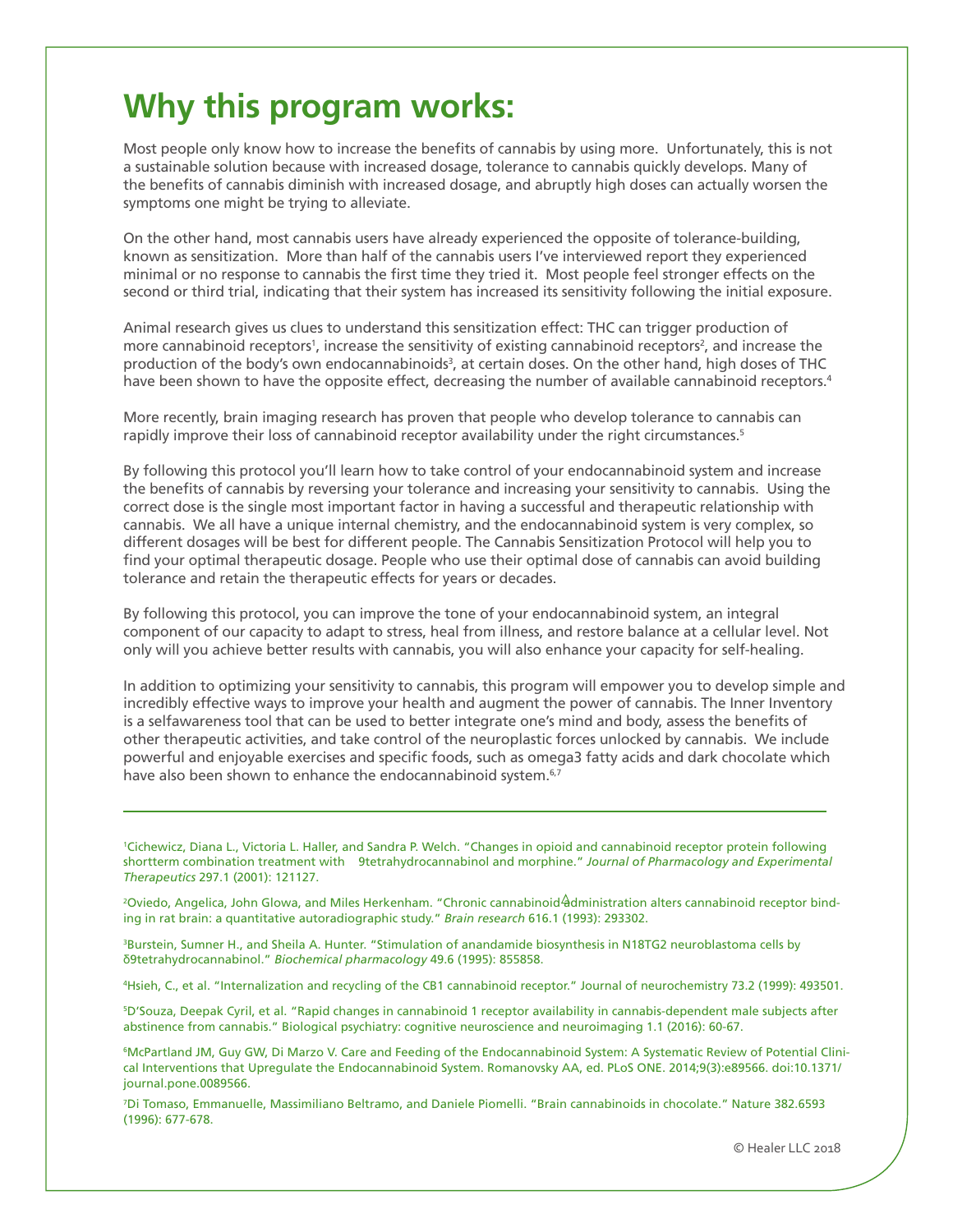#### IMPORTANT NOTE

Your goal is to use the minimal amount of cannabis to achieve the maximum benefits. If at any time you notice that you are developing tolerance to cannabis, meaning you need a higher dosage to get the same effect, then you have likely exceeded your personal therapeutic dosage. Simply return to using slightly less than the therapeutic dosage you discovered on day six, or repeat the Cannabis Sensitization Protocol.

Many longtime cannabis users have been amazed by the effects of the Cannabis Sensitization Protocol. I often hear patients exclaiming, "I did what you told me and now 2 puffs does more for me than 2 joints used to do!" This same plan can be used for patients who use tinctures or edibles (see our Cannabis Sensitization Protocol for tinctures), but they must use careful dosing and must wait longer between doses. I advise patients to avoid smoking joints for medical purposes because it predisposes them to take more puffs in rapid succession, and I've observed that joint-smokers are much more likely to build tolerance than people who use a pipe or vaporizer. Still, joints can be used with this protocol as long as you adhere closely to the directions, put the joint out after each puff, and resist the urge to take one more toke before it goes out!

Be sure to drink plenty of water and stay well hydrated during this program. I also recommend that you review my "Strategies to Use Cannabis Without Getting High" if that is one of your intentions. And for those who enjoy the psychoactive effects of cannabis, I think you'll love using the wellness practices included in this program while in that state of consciousness.

Wishing you Health and Happiness, *- Dr. Dustin Sulak*

### Research supporting program:

- THC increases the production of endocannabinoids in brain cells.
	- Burstein, Sumner H., and Sheila A. Hunter. "Stimulation of anandamide biosynthesis in N-18TG2 neuroblastoma cells by δ9-tetrahydrocannabinol." Biochemical pharmacology 49.6 (1995): 855-858.
- Mice treated with THC showed a significant upregulation of the CB1 receptor in the spinal cord.
	- Cichewicz, Diana L., Victoria L. Haller, and Sandra P. Welch. "Changes in opioid and cannabinoid receptor protein following short-term combination treatment with Δ9-tetrahydrocannabinol and morphine." Journal of Pharmacology and Experimental Therapeutics 297.1 (2001): 121-127.
- Acute dose of THC increase cannabinoid receptor affinity in rats.
	- Oviedo, Angelica, John Glowa, and Miles Herkenham. "Chronic cannabinoid administration alters cannabinoid receptor binding in rat brain: a quantitative autoradiographic study." Brain research 616.1 (1993): 293-302.
- Low, sub-therapeutic dose of THC enhance the pain relief imparted by endocannabinoids in rats.
	- Suplita II, Richard L., et al. "Cross-sensitization and cross-tolerance between exogenous cannabinoid antinociception and endocannabinoid-mediated stress-induced analgesia." Neuropharmacology 54.1 (2008): 161-171.
- Foods and certain activities can naturally enhance the endocannabinoid system's function.
	- McPartland JM, Guy GW, Di Marzo V. Care and Feeding of the Endocannabinoid System: A Systematic Review of Potential Clinical Interventions that Upregulate the Endocannabinoid System. Romanovsky AA, ed. PLoS ONE. 2014;9(3):e89566. doi:10.1371/journal.pone.0089566.
	- Russo EB. Taming THC: potential cannabis synergy and phytocannabinoid-terpenoid entourage effects. British Journal of Pharmacology. 2011;163(7):1344-1364. doi:10.1111/j.1476-5381.2011.01238.x.
	- Di Tomaso, Emmanuelle, Massimiliano Beltramo, and Daniele Piomelli. "Brain cannabinoids in chocolate." Nature 382.6593 (1996): 677-678.
- Cannabis dependence is associated with CB1R downregulation, which begins to reverse rapidly on termination of cannabis use and may continue to increase over time.
	- D'Souza, Deepak Cyril, et al. "Rapid changes in cannabinoid 1 receptor availability in cannabis-dependent male subjects after abstinence from cannabis." Biological psychiatry: cognitive neuroscience and neuroimaging 1.1 (2016): 60-67.



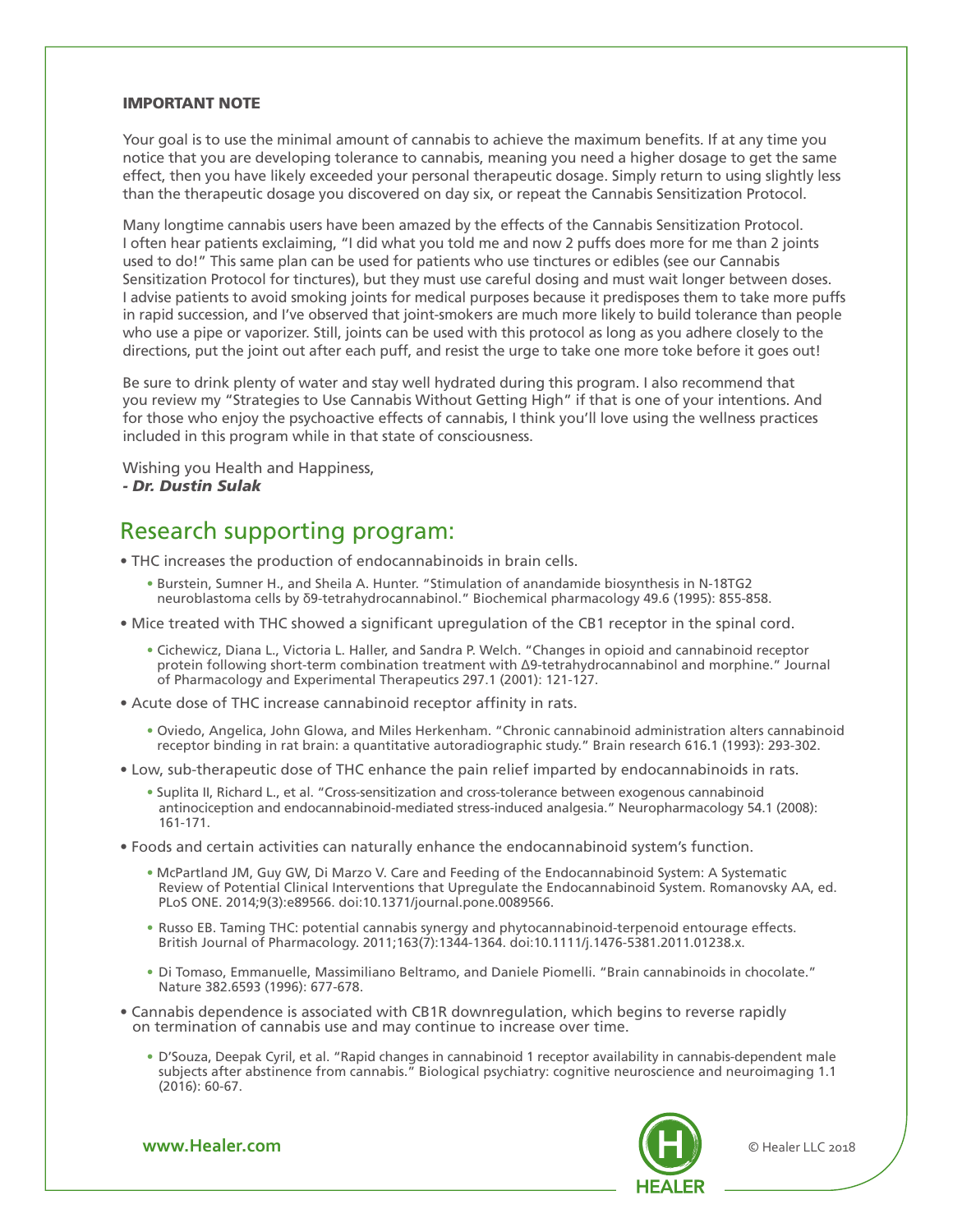## **DAY 1 - Inhalation Start a 48-hour (2 day) Cannabis Fast.**

#### Today you will start a 48 hour period with no cannabis consumption.

Your goal is to increase your sensitivity to cannabis. To measure the results, we need to know how much cannabis you are currently using.

• Note this on the worksheet.

Your cannabis fast needs to be intentional. Think of it as a positive event and pick a comfortable place and time to begin your 48 hour fast.

- Before inhaling your cannabis, look at it, hold it, smell it, and feel appreciation for this incredible medicine.
- Take your normal number of inhalations, savor the experience.
- Put your cannabis smoking utensil or vaporizer away.
- Enter your fasting start time, end date, and end time in the Day 1 box.

To make the fast easier you should drink plenty of water and stay hydrated. Be sure to take advantage of the Healer videos of suggested foods and exercises that will help you feel your best during the fast.

• **48 Hours from now you will be ready to resume healthier relationship with cannabis.**

## **DAY 1**

**How many inhalations are you currently using per session?**

**How many inhalations are you currently using per day?**

**How much cannabis are you currently using per week?**

**Fasting Start Time :** 

**+2 Days = Fasting End Date:**

**Fasting End Time:** 

**Remember to try the cannabinoid enhancing food, exercises, and drink plenty of water.** 

## **DAY 2 - Inhalation DAY 2 Full Day of Cannabis Fasting.**

#### Congratulations, you've made it to day two!

You have only twenty-four hours left in your fast. Your body has developed more cannabinoid receptors during this period and will continue to develop more over the next twenty-four hours.

To make the next twenty-four hours easier, remember to support your fast. Use the suggested foods, vigorous but enjoyable exercise, and the healing practices in our Wellness section (especially the Smoking Breath, Chung Breath, Shaking the Tree, and Chi Exercise) to increase natural cannabinoid levels and curb your cravings.

- Remember to drink plenty of water and stay hydrated.
- **At the 48 hour mark you will break the cannabis fast.**

### **Foods and activities to help you get through your fast.**

**Foods**

- $\bigcirc$  Hemp, flax & chia seeds
- $\bigcirc$  Walnuts
- $\bigcirc$  Sardines & Anchovies
- $\bigcirc$  Dark chocolate
- $\bigcirc$  Tea

### **Supplements**

- $\bigcirc$  Fish oil
- $\bigcirc$  Probiotics
- $\bigcirc$  Curcumin

#### **Activities**

- $\bigcirc$  Chung Breath
- $\bigcirc$  Smoking Breath
- $\bigcirc$  Shaking the Tree
- $\bigcirc$  Enjoyable Exercise

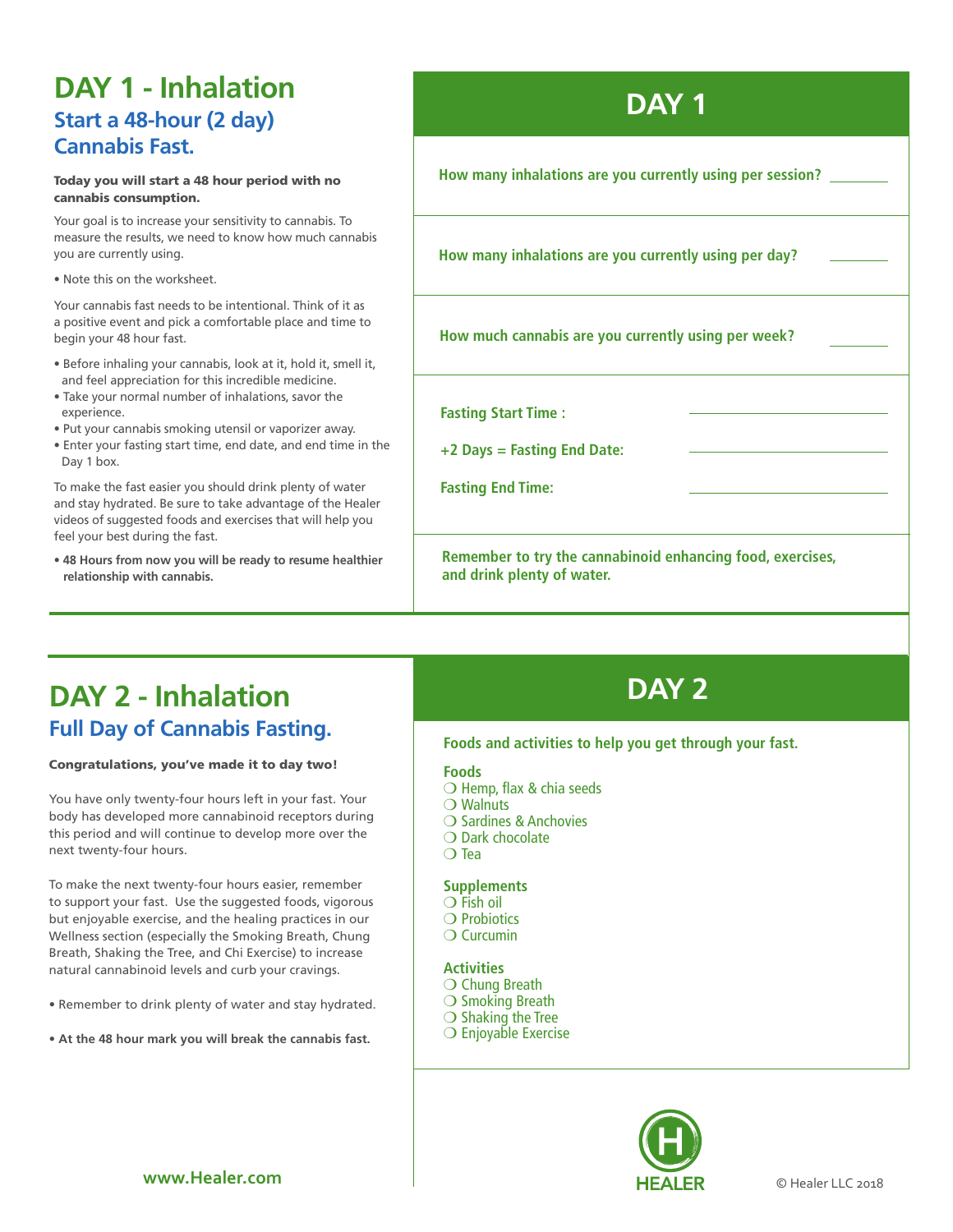## **DAY 3 - Inhalation Breaking Your Cannabis Fast at 48 Hours From Your Start Time**

- Today, your goal is to feel the slightest or minimal effect from cannabis.
- During the next three (3) days, your body's sensitivity to cannabis will continue to increase allowing you to experience greater therapeutic results with less cannabis.

### STEP 1:

Check your "Starting Inner Inventory" before your administration of cannabis and write it down on the worksheet.

#### Rate each using a scale of 1-10: (1 challenging and 10 easiest)

Breath: How easy and smooth is your breath? Body: How comfortable and calm does your body feel? How easy is it to remain still and comfortable? Mood: How easy is it for you to feel a sense of contentment and appreciation? How easy is it for you to smile right now?

### STEP 2:

- Take 1 inhalation (From a vaporizer or pipe).
- Wait 5 minutes.
- Check your "Post Inner Inventory" and write it down on the worksheet.
- If you can feel any minimal effect from the inhalation and there is even a slight change in your inner inventory, stop and go about your day.
- If you can feel "absolutely" no effect, and found no change in your inner inventory, then repeat the cycle.
- Take another inhalation.
- Wait 5 minutes.
- Check your inner inventory.
- Stop once you feel the slightest effect or change in your inner inventory.

#### \*IMPORTANT NOTE: Listen to your body and don't overdo it. Less cannabis is more.

Remember to follow the process of taking 1 inhalation, waiting 5 minutes, and checking your inner inventory to determine if there is a slight change.

Today's Focus:

- To only feel the slightest or minimal effect each time.
- Listen to your body and don't overdo it.
- You can use cannabis, following this procedure up to 3 times per day on days 3-5 of this protocol.
- Follow our recommended cannabinoid enhancing exercises, suggested foods, and drink plenty of water.

## **DAY 3**

### Goal: To feel the slightest or minimal effect from cannabis.

Date:  $\Box$ 

Remember to try the cannabinoid enhancing foods, exercises, and drink plenty of water.

| <b>Session 1:</b><br><b>Starting Inner Inventory:</b>                                                                                                                            |                              |      | <b>Session 2: (Optional)</b><br><b>Starting Inner Inventory:</b>                                                                                                                 |                              |      | <b>Session 3: (Optional)</b><br><b>Starting Inner Inventory:</b>                                                                                                                 |                              |      |
|----------------------------------------------------------------------------------------------------------------------------------------------------------------------------------|------------------------------|------|----------------------------------------------------------------------------------------------------------------------------------------------------------------------------------|------------------------------|------|----------------------------------------------------------------------------------------------------------------------------------------------------------------------------------|------------------------------|------|
|                                                                                                                                                                                  |                              |      |                                                                                                                                                                                  |                              |      |                                                                                                                                                                                  |                              |      |
|                                                                                                                                                                                  |                              |      |                                                                                                                                                                                  |                              |      |                                                                                                                                                                                  |                              |      |
| Rate Each: 1-10                                                                                                                                                                  |                              |      | Rate Each: 1-10                                                                                                                                                                  |                              |      | Rate Each: 1-10                                                                                                                                                                  |                              |      |
| Start Time:                                                                                                                                                                      |                              |      | Start Time: Name of Times                                                                                                                                                        |                              |      | <b>Start Time:</b>                                                                                                                                                               |                              |      |
| Take 1 inhalation<br><b>Wait 5 Minutes</b><br>Check inner inventory<br>Repeat if needed                                                                                          |                              |      | Take 1 inhalation<br><b>Wait 5 Minutes</b><br>Check inner inventory                                                                                                              |                              |      | Take 1 inhalation<br>Wait 5 Minutes<br>Check inner inventory                                                                                                                     |                              |      |
| <b>Stop: Slightest Effect</b>                                                                                                                                                    |                              |      | <b>Stop: Slightest Effect</b>                                                                                                                                                    |                              |      | <b>Stop: Slightest Effect</b>                                                                                                                                                    |                              |      |
|                                                                                                                                                                                  | <b>Post Inner Inventory:</b> |      |                                                                                                                                                                                  | <b>Post Inner Inventory:</b> |      |                                                                                                                                                                                  | <b>Post Inner Inventory:</b> |      |
| Breath                                                                                                                                                                           | Body                         | Mood | <b>Breath</b>                                                                                                                                                                    | Body                         | Mood | <b>Breath</b>                                                                                                                                                                    | Body                         | Mood |
|                                                                                                                                                                                  |                              |      |                                                                                                                                                                                  |                              |      |                                                                                                                                                                                  |                              |      |
|                                                                                                                                                                                  |                              |      |                                                                                                                                                                                  |                              |      |                                                                                                                                                                                  |                              |      |
| Rate Each: 1-10                                                                                                                                                                  |                              |      | Rate Each: 1-10                                                                                                                                                                  |                              |      | Rate Each: 1-10                                                                                                                                                                  |                              |      |
| *After 5 minutes, if you feel<br>no effect, take 1 additional<br>inhalation.                                                                                                     |                              |      | *After 5 minutes, if you feel<br>no effect, take 1 additional<br>inhalation.                                                                                                     |                              |      | *After 5 minutes, if you feel<br>no effect, take 1 additional<br>inhalation.                                                                                                     |                              |      |
| Most people find an<br>improvement in the inner<br>inventory score with 3<br>inhalations or less. Remember<br>to wait 5 minutes and check<br>your inner inventory in<br>between. |                              |      | Most people find an<br>improvement in the inner<br>inventory score with 3<br>inhalations or less. Remember<br>to wait 5 minutes and check<br>your inner inventory in<br>between. |                              |      | Most people find an<br>improvement in the inner<br>inventory score with 3<br>inhalations or less. Remember<br>to wait 5 minutes and check<br>your inner inventory in<br>between. |                              |      |

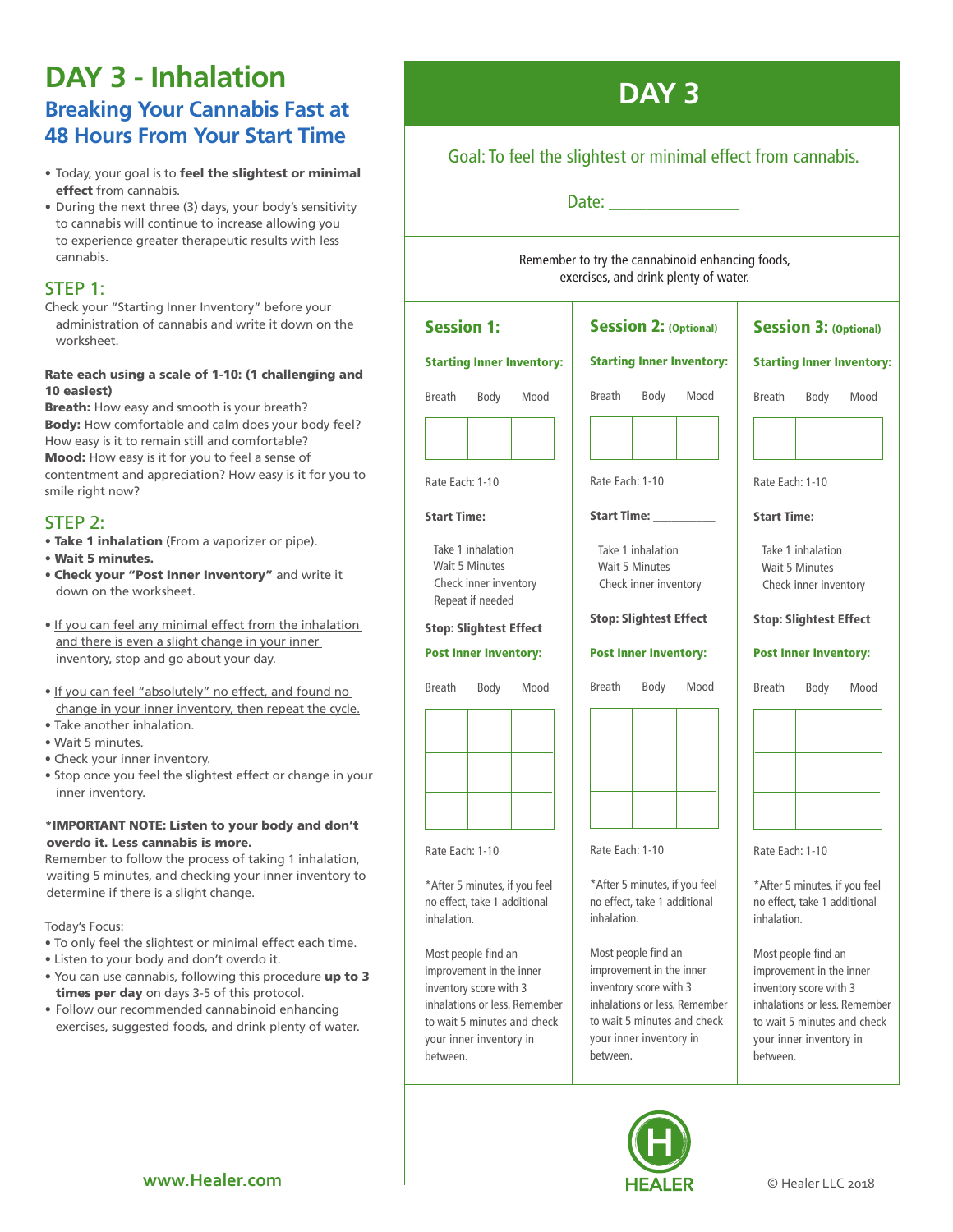## **DAY 4 - Inhalation Increasing Your Sensitivity to Cannabis**

- Today, your goal is to continue to feel the slightest or minimal effect from cannabis. You may notice that your sensitivity to cannabis has increased.
- During the next two days, your body's sensitivity to cannabis will increase allowing you to experience more therapeutic results.

### STEP 1:

Check your "Starting Inner Inventory" before your administration of cannabis and write it down on the worksheet.

### Rate each using a scale of 1-10: (1 challenging and 10 easiest)

Breath: How easy and smooth is your breath? Body: How comfortable and calm does your body feel? How easy is it to remain still and comfortable? Mood: How easy is it for you to feel a sense of contentment and appreciation? How easy is it for you to smile right now?

### STEP 2:

• Take 1 inhalation (From a vaporizer or pipe).

• Wait 5 minutes.

• Check your "Post Inner Inventory" and write it down on the worksheet.

- If you can feel any minimal effect from the inhalation and there is even a slight change in your inner inventory, stop and go about your day.
- If you can feel "absolutely" no effect, and found no change in your inner inventory, then repeat the cycle.
- Take another inhalation. • Wait 5 minutes.
- Check your inner inventory.
- Stop once you feel the slightest effect or change in your inner inventory.

#### \*IMPORTANT NOTE: Listen to your body and don't overdo it. Less cannabis is more.

Remember to follow the process of only taking 1 inhalation, waiting 5 minutes, and checking your inner inventory to determine if there is a slight change.

Today's Focus:

- To only feel the slightest or minimal effect each time.
- Listen to your body and don't overdo it.
- You can use cannabis, following this procedure up to 3 times per day on days 3-5 of this protocol.
- Follow our recommended cannabinoid enhancing exercises, suggested foods, and drink plenty of water.

## **DAY 4**

### Goal: To continue to feel the slightest or minimal effect from cannabis.

### Date: \_\_\_\_\_\_\_\_\_\_\_\_\_\_

Remember to try the cannabinoid enhancing foods, exercises, and drink plenty of water.

| <b>Session 1:</b>                | <b>Session 2: (Optional)</b>     | <b>Session 3: (Optional)</b>     |  |  |
|----------------------------------|----------------------------------|----------------------------------|--|--|
| <b>Starting Inner Inventory:</b> | <b>Starting Inner Inventory:</b> | <b>Starting Inner Inventory:</b> |  |  |
| <b>Breath</b>                    | Body                             | Breath                           |  |  |
| Body                             | <b>Breath</b>                    | Body                             |  |  |
| Mood                             | Mood                             | Mood                             |  |  |
| Rate Each: 1-10                  | Rate Each: 1-10                  | Rate Each: 1-10                  |  |  |
| Start Time: Name of Start Time:  | Start Time: ________             | Start Time: _______              |  |  |
| Take 1 inhalation                | Take 1 inhalation                | Take 1 inhalation                |  |  |
| Wait 5 Minutes                   | Wait 5 Minutes                   | Wait 5 Minutes                   |  |  |
| Check inner inventory            | Check inner inventory            | Check inner inventory            |  |  |
| <b>Stop: Slightest Effect</b>    | <b>Stop: Slightest Effect</b>    | <b>Stop: Slightest Effect</b>    |  |  |
| <b>Track - Post Inner</b>        | <b>Track - Post Inner</b>        | <b>Track - Post Inner</b>        |  |  |
| <b>Inventory:</b>                | <b>Inventory:</b>                | <b>Inventory:</b>                |  |  |
| <b>Breath</b>                    | Breath                           | Breath                           |  |  |
| Body                             | Body                             | Body                             |  |  |
| Mood                             | Mood                             | Mood                             |  |  |
| Rate Each: 1-10                  | Rate Each: 1-10                  | Rate Each: 1-10                  |  |  |
| *After 5 minutes, if you feel    | *After 5 minutes, if you feel    | *After 5 minutes, if you feel    |  |  |
| no effect, take 1 additional     | no effect, take 1 additional     | no effect, take 1 additional     |  |  |
| inhalation.                      | inhalation.                      | inhalation.                      |  |  |
| Wait 5 minutes and check         | Wait 5 minutes and check         | Wait 5 minutes and check         |  |  |
| your inner inventory.            | your inner inventory.            | your inner inventory.            |  |  |

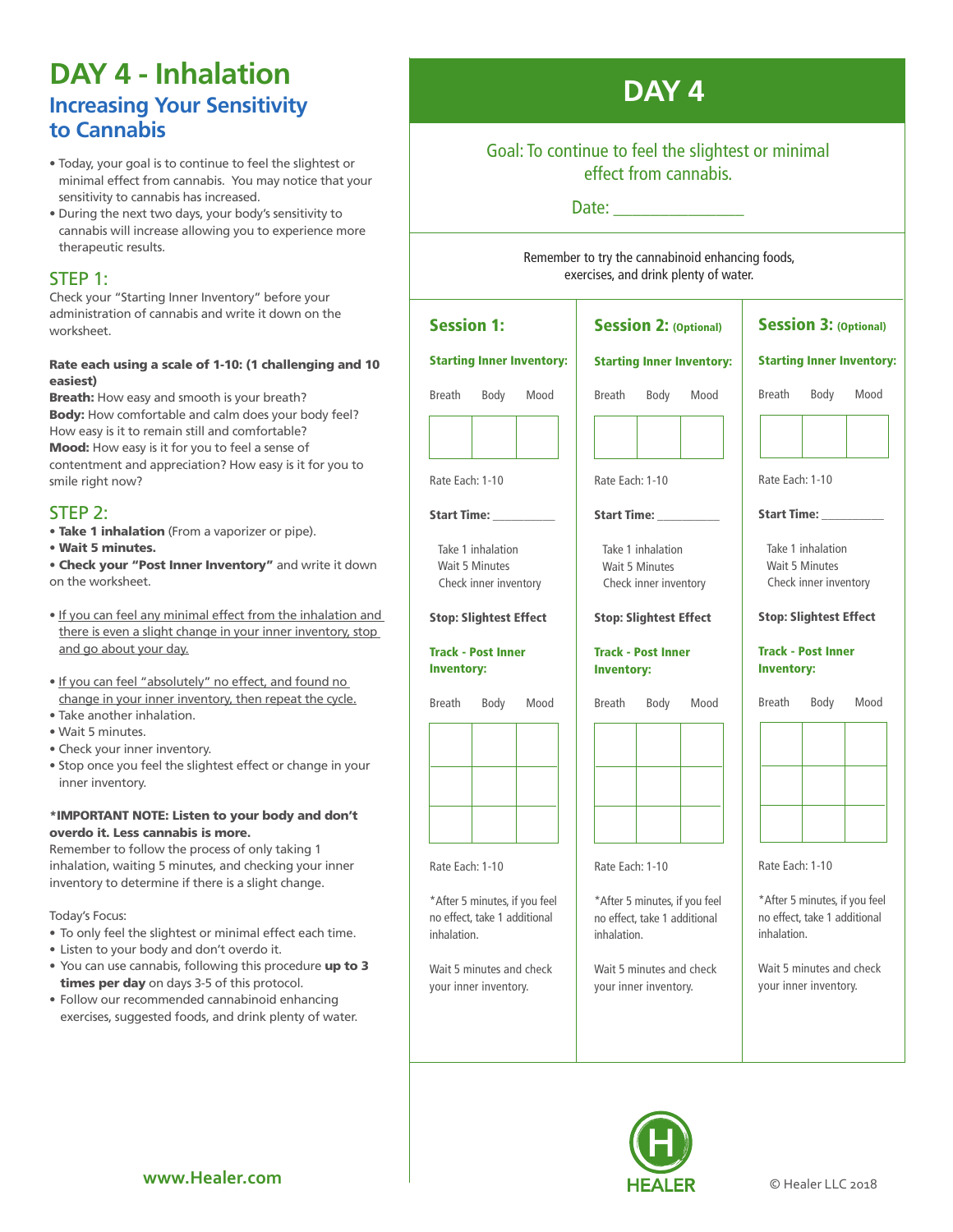### **DAY 5 - Sensitization Building More Cannabinoid Receptors**

- Your body is continuing to build more cannabinoid receptors and you're noticing how less cannabis can produce more results.
- Your body's sensitivity to cannabis has increased allowing for more therapeutic results.

### STEP 1:

Check your "Starting Inner Inventory" before your administration of cannabis and write it down on the worksheet.

### Rate each using a scale of 1-10: (1 challenging and 10 easiest)

**Breath:** How easy and smooth is your breath? Body: How comfortable and calm does your body feel? How easy is it to remain still and comfortable? Mood: How easy is it for you to feel a sense of contentment and appreciation? How easy is it for you to smile right now?

.<br>F

.<br>F

no effect, take 1 additional

Try to perform up to 3 inhalations. Wait 5 minutes in between and check your

inner inventory.

inhalation.

### STEP 2:

- Take 1 inhalation (From a vaporizer or pipe).
- Wait 5 minutes.
- Check your "Post Inner Inventory" and write it down on the worksheet.
- If you can feel any minimal effect from the inhalation and there is even a slight change in your inner inventory, stop and go about your day.
- If you can feel "absolutely" no effect, and found no change in your inner inventory, then repeat the cycle.
- Take another inhalation.
- Wait 5 minutes.
- Check your inner inventory.
- Stop once you feel the slightest effect or change in your inner inventory.

#### \*IMPORTANT NOTE: Listen to your body and don't overdo it. Less cannabis is more.

Remember to follow the process of taking 1 inhalation, waiting 5 minutes, and checking your inner inventory to determine if there is a slight change.

Today's Focus:

- To only feel the slightest or minimal effect each time.
- Listen to your body and don't overdo it.
- You can use cannabis, following this procedure up to 3 times per day on days 3-5 of this protocol.
- Follow our recommended cannabinoid enhancing exercises, suggested foods, and drink plenty of water.



### Goal: To build more cannabinoid receptors.

Date:

Remember to try the cannabinoid enhancing foods, exercises, and drink plenty of water.

#### Session 1: Starting Inner Inventory: Breath Body Mood Rate Each: 1-10 Start Time: Take 1 inhalation Wait 5 Minutes Check inner inventory Stop: Slightest Effect Track - Post Inner Inventory: Breath Body Mood Rate Each: 1-10 \*After 5 minutes, if you feel Session 2: (Optional) Starting Inner Inventory: Breath Body Mood .<br>F Rate Each: 1-10 Start Time: Take 1 inhalation Wait 5 Minutes Check inner inventory Stop: Slightest Effect Track - Post Inner Inventory: Breath Body Mood .<br>T Rate Each: 1-10 \*After 5 minutes, if you feel Session 3: (Optional) Starting Inner Inventory: Breath Body Mood . Rate Each: 1-10 Start Time: \_\_\_\_\_\_\_\_\_\_ Take 1 inhalation Wait 5 Minutes Check inner inventory Stop: Slightest Effect Track - Post Inner Inventory: Breath Body Mood  $\overline{r}$ Rate Each: 1-10

no effect, take 1 additional

Try to perform up to 3 inhalations. Wait 5 minutes in between and check your

inner inventory.

inhalation.

\*After 5 minutes, if you feel no effect, take 1 additional inhalation.

Try to perform up to 3 inhalations. Wait 5 minutes in between and check your inner inventory.